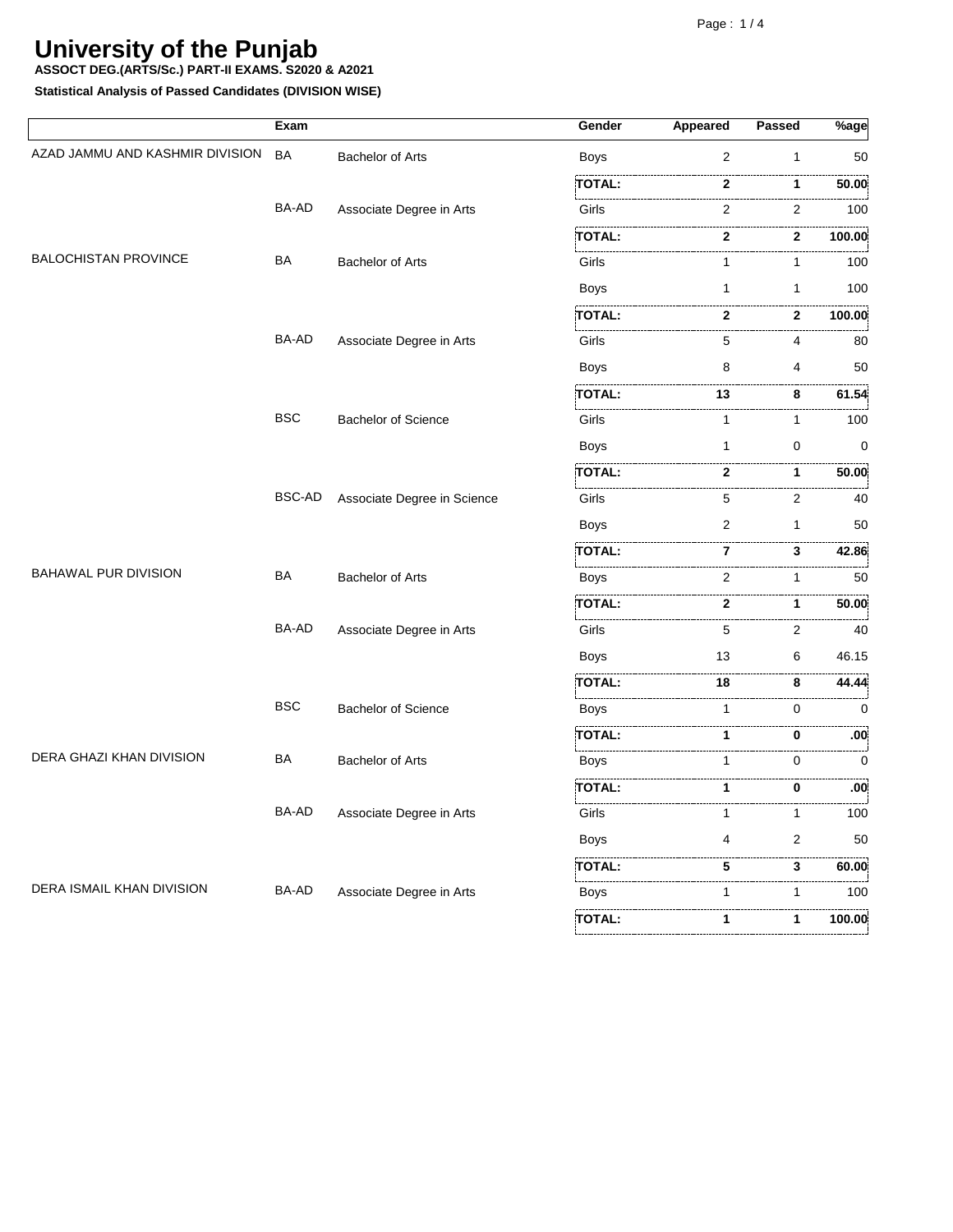**ASSOCT DEG.(ARTS/Sc.) PART-II EXAMS. S2020 & A2021**

**Statistical Analysis of Passed Candidates (DIVISION WISE)**

|                               | Exam          |                             | Gender                               | <b>Appeared</b> | Passed   | $\sqrt[9]{8}$ age |
|-------------------------------|---------------|-----------------------------|--------------------------------------|-----------------|----------|-------------------|
| FAISALABAD DIVISION           | BA            | <b>Bachelor of Arts</b>     | Girls                                | 422             | 215      | 50.95             |
|                               |               |                             | <b>Boys</b>                          | 89              | 59       | 66.29             |
|                               |               |                             | .<br>TOTAL:                          | .<br>511        | .<br>274 | 53.62             |
|                               | BA-AD         | Associate Degree in Arts    | Girls                                | 1,557           | 506      | 32.5              |
|                               |               |                             | <b>Boys</b>                          | 328             | 106      | 32.32             |
|                               |               |                             | TOTAL:                               | 1885            | 612      | 32.47             |
|                               | <b>BSC</b>    | <b>Bachelor of Science</b>  | .<br>Girls                           | 337             | 203      | 60.24             |
|                               |               |                             | <b>Boys</b>                          | 126             | 75       | 59.52             |
|                               |               |                             | TOTAL:                               | .<br>463        | .<br>278 | .<br>60.04        |
|                               | BSC-AD        | Associate Degree in Science | Girls                                | 929             | 406      | .<br>43.7         |
|                               |               |                             | <b>Boys</b>                          | 180             | 26       | 14.44             |
|                               |               |                             | <b>TOTAL:</b>                        | 1109            | 432      | 38.95             |
| <b>GUJRANWALA DIVISION</b>    | <b>BA</b>     | <b>Bachelor of Arts</b>     | .<br>Girls                           | 2,494           | 1381     | 55.37             |
|                               |               |                             | <b>Boys</b>                          | 384             | 219      | 57.03             |
|                               |               |                             | TOTAL:                               | 2878            | 1600     | 55.59             |
|                               | <b>BA-AD</b>  | Associate Degree in Arts    | Girls                                | 9,961           | 4628     | .<br>46.46        |
|                               |               |                             | <b>Boys</b>                          | 1,882           | 610      | 32.41             |
|                               |               |                             | TOTAL:                               | 11843           | 5238     | 44.23             |
|                               | <b>BSC</b>    | <b>Bachelor of Science</b>  | .<br>Girls                           | 867             | 553      | 63.78             |
|                               |               |                             | <b>Boys</b>                          | 293             | 150      | 51.19             |
|                               |               |                             | <b>TOTAL:</b>                        | 1160            | 703      | 60.60             |
|                               | <b>BSC-AD</b> | Associate Degree in Science | in a company of the company<br>Girls | 3,211           | 1824     | .<br>56.8         |
|                               |               |                             | <b>Boys</b>                          | 744             | 127      | 17.07             |
|                               |               |                             | TOTAL:                               | 3955            | 1951     | 49.33             |
| <b>ISLAMABAD FEDERAL AREA</b> | BA            | <b>Bachelor of Arts</b>     | Girls                                | 54              | .<br>31  | .<br>57.41        |
|                               |               |                             | Boys                                 | 16              | 6        | 37.5              |
|                               |               |                             | :TOTAL:                              | 70              | 37       | 52.86             |
|                               | BA-AD         | Associate Degree in Arts    | Girls                                | 233             | 113      | 48.5              |
|                               |               |                             | <b>Boys</b>                          | 141             | 68       | 48.23             |
|                               |               |                             | <br>:TOTAL:                          | <br>374         | .<br>181 | 48.40             |
|                               | <b>BSC</b>    | <b>Bachelor of Science</b>  | Girls                                | 36              | 17       | 47.22             |
|                               |               |                             | <b>Boys</b>                          | 4               | 1        | 25                |
|                               |               |                             | TOTAL:                               | 1.1.1.1<br>40   | .<br>18  | 45.00             |
|                               | <b>BSC-AD</b> | Associate Degree in Science | Girls                                | .<br>110        | .<br>20  | 18.18             |
|                               |               |                             | <b>Boys</b>                          | 7               | 0        | 0                 |
|                               |               |                             | .<br>TOTAL:                          | .<br>117        | .<br>20  | 17.09             |
|                               |               |                             |                                      |                 |          |                   |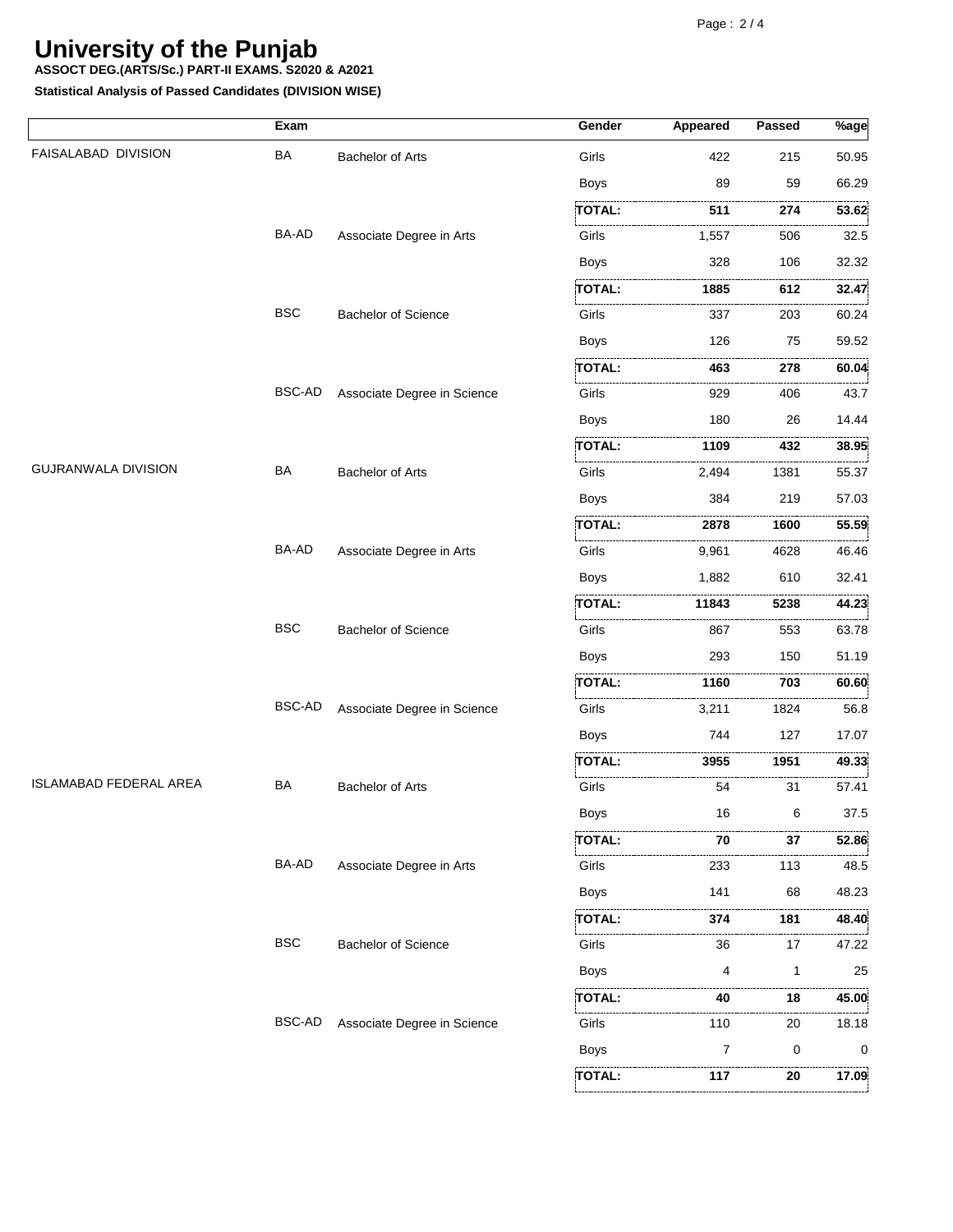**ASSOCT DEG.(ARTS/Sc.) PART-II EXAMS. S2020 & A2021**

**Statistical Analysis of Passed Candidates (DIVISION WISE)**

|                        | Exam       |                             | Gender        | Appeared     | Passed | $%$ age    |
|------------------------|------------|-----------------------------|---------------|--------------|--------|------------|
| <b>LAHORE DIVISION</b> | BA         | <b>Bachelor of Arts</b>     | Girls         | 4,432        | 2213   | 49.93      |
|                        |            |                             | <b>Boys</b>   | 1,622        | 674    | 41.55      |
|                        |            |                             | <b>TOTAL:</b> | 6054         | 2887   | 47.69      |
|                        | BA-AD      | Associate Degree in Arts    | Girls         | 16,800       | 7208   | 42.9       |
|                        |            |                             | <b>Boys</b>   | 7,877        | 2113   | 26.82      |
|                        |            |                             | TOTAL:        | 24677        | 9321   | 37.77      |
|                        | <b>BSC</b> | <b>Bachelor of Science</b>  | Girls         | 1,441        | 924    | 64.12      |
|                        |            |                             | <b>Boys</b>   | 676          | 307    | 45.41      |
|                        |            |                             | TOTAL:        | 2117         | 1231   | 58.15      |
|                        | BSC-AD     | Associate Degree in Science | Girls         | 5,618        | 2679   | 47.69      |
|                        |            |                             | <b>Boys</b>   | 1,838        | 329    | 17.9       |
|                        |            |                             | TOTAL:        | 7456         | 3008   | 40.34      |
| <b>MULTAN DIVISION</b> | <b>BA</b>  | Bachelor of Arts            | Girls         | 3            | 2      | 66.67      |
|                        |            |                             | <b>Boys</b>   | 4            | 1      | 25         |
|                        |            |                             | <b>TOTAL:</b> | 7            | 3      | 42.86      |
|                        | BA-AD      | Associate Degree in Arts    | Girls         | 3            | 2      | 66.67      |
|                        |            |                             | <b>Boys</b>   | 29           | 5      | 17.24      |
|                        |            |                             | TOTAL:        | .<br>32      | 7      | 21.88      |
|                        | <b>BSC</b> | <b>Bachelor of Science</b>  | Girls         | 3            | 2      | 66.67      |
|                        |            |                             | <b>Boys</b>   | $\mathbf{1}$ | 0      | 0          |
|                        |            |                             | <b>TOTAL:</b> | 4            | 2      | 50.00      |
|                        | BSC-AD     | Associate Degree in Science | .<br>Girls    | 1            | 0      | 0          |
|                        |            |                             | <b>Boys</b>   | 1            | 0      | 0          |
|                        |            |                             | TOTAL:        | 2            | 0      | .00.       |
| NORTHERN AREA          | BA         | <b>Bachelor of Arts</b>     | Girls         | 6            | 5      | .<br>83.33 |
|                        |            |                             | TOTAL:        | 6            | 5      | 83.33      |
|                        | BA-AD      | Associate Degree in Arts    | Girls         | 19           | 9      | 47.37      |
|                        |            |                             | <b>Boys</b>   | 1            | 1      | 100        |
|                        |            |                             | TOTAL:        | .<br>20      | 10     | 50.00      |
|                        | <b>BSC</b> | <b>Bachelor of Science</b>  | Girls         | 13           | 11     | 84.62      |
|                        |            |                             | <b>Boys</b>   | 3            | 3      | 100        |
|                        |            |                             | TOTAL:        | 16           | 14     | 87.50      |
|                        | BSC-AD     | Associate Degree in Science | Girls         | 15           | 12     | .<br>80    |
|                        |            |                             | TOTAL:        | 15           | 12     | 80.00      |
| <b>KPK PROVINCE</b>    | BA         | <b>Bachelor of Arts</b>     | Girls         | 4            | 3      | 75         |
|                        |            |                             | TOTAL:        | 4            | 3      | 75.00      |
|                        | BA-AD      | Associate Degree in Arts    | Girls         | 1            | 0      | 0          |
|                        |            |                             | Boys          | 5            | 3      | 60         |
|                        |            |                             | TOTAL:        | 6            | 3      | 50.00      |
|                        |            |                             |               |              |        |            |